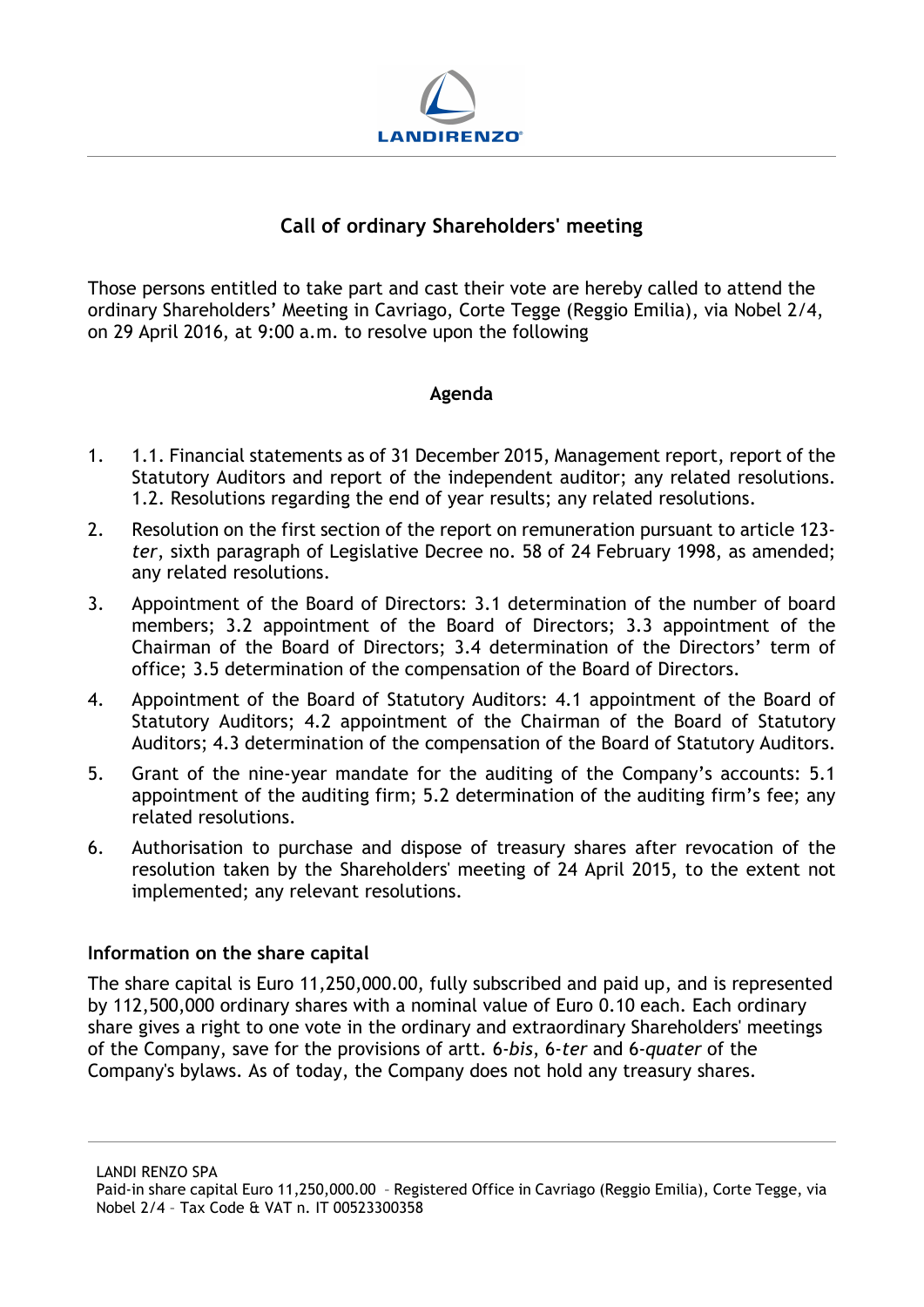

Information concerning the composition of the share capital is available on the Company website www.landi.it, section Investor Relations - Capitale Sociale.

#### Addition to the agenda and submission of new proposed resolutions

Pursuant to article 126-bis of Legislative Decree no. 58 of 24 February 1998, as amended ("TUF"), Shareholders who, individually or jointly, represent at least one fortieth of the share capital can request, within 10 days of the publication of this call (in other words by 28 March 2016), the addition of items on the agenda, indicating in the request the additional topics proposed they propose. In other words, they can submit proposals for resolutions on matters already on the agenda. However, since such term would end during the Easter holidays, the Company has deemed it advisable, in the interest of those entitled to it, to extend such term by one day until 29 March 2016. The request must be submitted in writing by the proposing Shareholders, together with suitable documentation attesting ownership of the shares issued by a qualified intermediary in accordance with its accounting records, by way of recorded mail sent to the address of the Company in Cavriago, Corte Tegge (Reggio Emilia), via Nobel 2/4 to the attention of the investor relator or through certified email to the following certified email address landirenzoassemblea@open.legalmail.it. Within said term and by way of the same procedures, the proposing Shareholders must also send to the Board of Directors a report on the items they propose to be discussed or on the additional proposals presented on the items already on the agenda.

The request to add further items to the agenda is not allowed for the topics on which the Shareholders' meeting resolves, in accordance with law, upon proposal of the directors or on the basis of a project or a report drawn up by them, other than those under article 125-ter, paragraph 1, of the TUF.

Notice will be given of any additions to the list of items on the agenda or submission of new proposed resolution in addition to any reports prepared by the proposing Shareholders in the same manner prescribed for the publication of this notice of call at least 15 days prior to the date set for the Shareholders' meeting.

#### Right to intervene

The persons who may intervene in the Shareholders' meetings are those persons who, pursuant to art. 83-sexies of the TUF, meet the requirements for taking part in the Shareholders' meeting and exercising the right to vote in relation to whom the Company received the notice issued by a qualified intermediary pursuant to the applicable rules attesting the ownership of the shares on the basis of its accounting records relating to the time limit of the accounting date of the seventh day on which the market is open prior to the date of the Shareholders' meeting in a single call (in other words 20 April 2016). Those who became owners of shares after 20 April 2016 will not have the right to take part in or vote at the Shareholders' meeting. The notice from the qualified intermediary must be received by the Company within the time limit of the accounting date of the third day on which the market is open prior to the date of the Shareholders'

Paid-in share capital Euro 11,250,000.00 – Registered Office in Cavriago (Reggio Emilia), Corte Tegge, via Nobel 2/4 – Tax Code & VAT n. IT 00523300358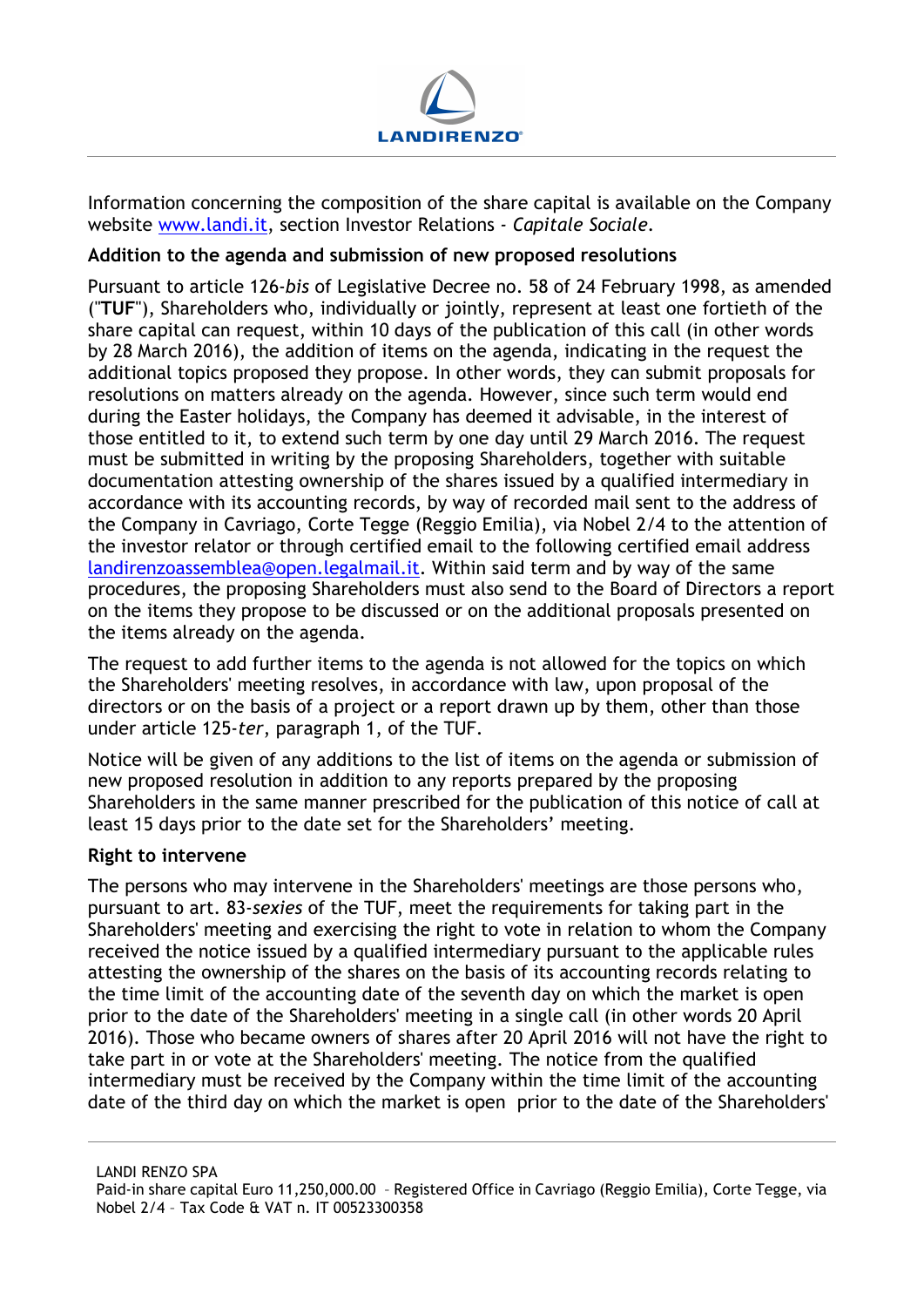

meeting in a single call (in other words 26 April 2016) or in any case by the start of the Shareholders' meeting.

### Proxy vote

Those who have the right to intervene in the Shareholders' meeting may be represented in the manner laid down by the law and the rules currently in force. A copy of the proxy form may be obtained from the registered office or the site of the Company at www.landi.it, Investor Relations – Governance – Documenti Assembleari 2015 and from qualified intermediaries.

Where the representative delivers or sends to the Company, via certified electronic mail to be sent to the following certified email address

landirenzoassemblea@open.legalmail.it, a copy of the proxy form rather than the original, he/she must attest compliance of the proxy form with the original as well as the identity of the person granting the proxy.

Under the rules currently in force, the representative must keep the original of the proxy form and store for one year from the end of the Shareholders' meeting the voting instructions received.

The proxy may be granted by way of an electronic document signed pursuant to article 21, second paragraph, of Italian Legislative Decree of 7 March 2005, no. 82, as amended, or by any other equivalent document.

Under the By-laws, the Company does not designate a representative for the granting of the proxies by those who have a right to take part in the Shareholders' meeting.

#### Election of the Board of Directors

With reference to the third item on the agenda, it should be recalled that under article 14 of the By-laws, the election of the directors will be carried out on the basis of slates that may be submitted by Shareholders who, either alone or together with other Shareholders, represent a total of at least 2.5% of the share capital. The slates must be filed with the Company at least 25 (twenty-five) days prior to the scheduled date of the Shareholders' meeting (or, in other words, by 4 April 2016). The slates may also be filed by certified e-mail to the following address landirenzoassemblea@open.legalmail.it. Each slate presenting at least 3 (three) candidates must contain a number of candidates of the less represented gender equal to at least the minimum required under the applicable laws and regulations. Together with each slate, the following information and documents must also be filed by the filing deadline applicable to the slate: (i) the information related to both the identity of the Shareholders who submitted the slate and the percentage shareholding held by the same; (ii) the declarations through which the individual candidates accept their candidacy and certify, under their own responsibility, that no causes for ineligibility or incompatibility exist, and that the requisites provided under the applicable legal framework to persons holding the role of director of the Company are met; (iii) the candidates' declarations on whether or not

Paid-in share capital Euro 11,250,000.00 – Registered Office in Cavriago (Reggio Emilia), Corte Tegge, via Nobel 2/4 – Tax Code & VAT n. IT 00523300358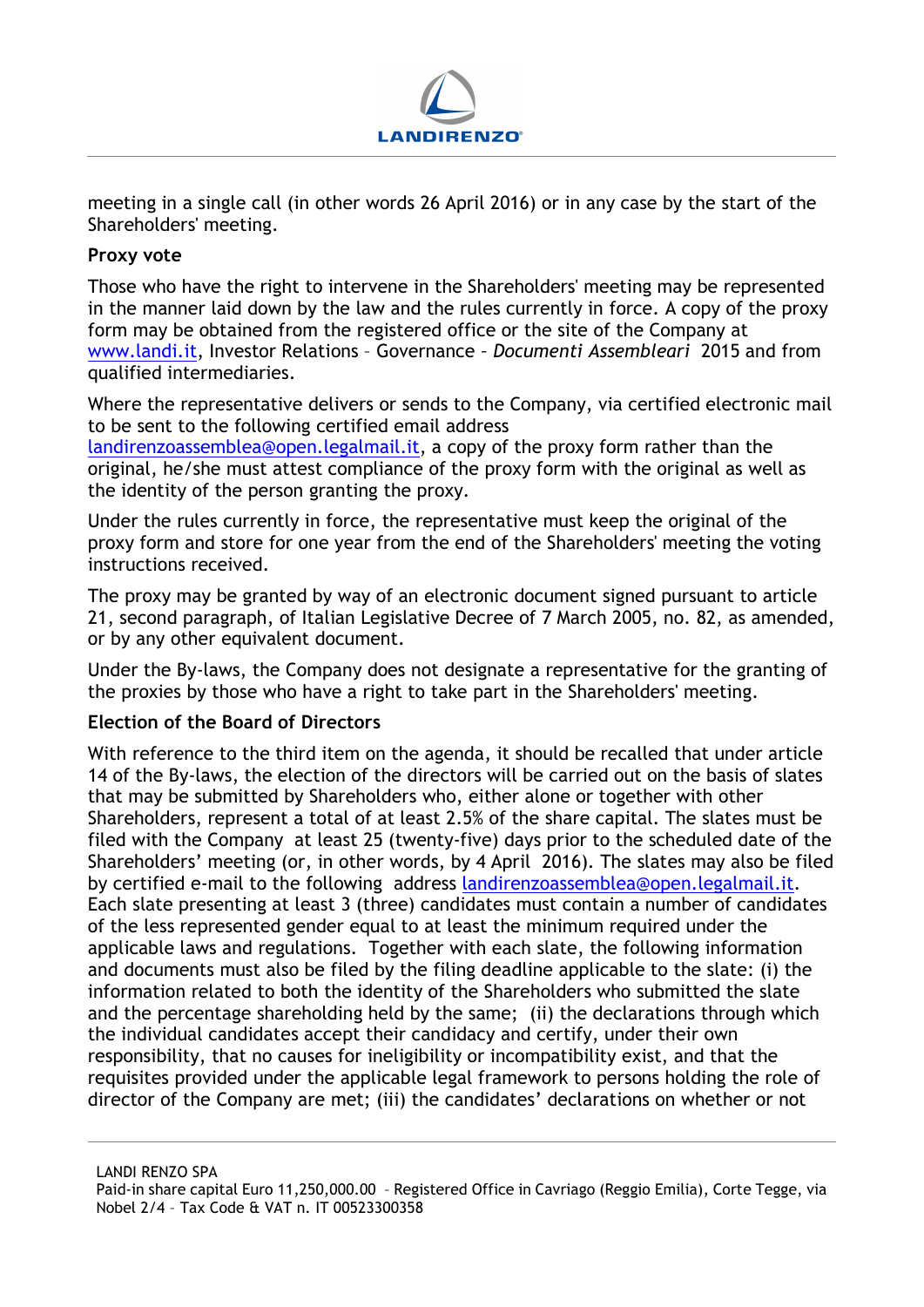

the independence requisites are met, rendered under their own responsibility in accordance with applicable laws and regulations; and (iv) the curricula vitae setting forth each candidate's personal and professional characteristics, indicating the management and control roles held at other companies. The slates submitted without complying with the foregoing provisions will be considered as not submitted at all. Lastly, it should be recalled that Consob Notice No. DEM/9017893 dated 26 February 2009 recommends, on the occasion of the election of the board of directors, that the Shareholders who submit a "minority slate" also file together with the slate of candidates a declaration that certifies the absence of relationships, including indirect relationships, within the meaning set forth in article 147-ter, paragraph 3, of the TUF and article 144 quinquies of the regulation approved through Consob resolution no. 11971 dated 19 May 1999, as amended and supplemented (the "Issuers Regulation"), with Shareholders who hold, even on a collective basis, a controlling or relative majority shareholding. It should also be noted that under the By-laws, the first candidate on the slate that receives the highest number of votes at the Shareholders' meeting will be the Chairman of the Board of Directors.

The slates must be made available to the public, by means of publishing on the Company's website and through the authorized storage mechanism emarketstorage, at the address www.emarketstorage.it, within the twenty-second day before the date of the Shareholders' meeting, therefore by 8 April 2016.

#### Election of the Board of Statutory Auditors

With reference to the fourth item on the agenda, it should be recalled that under article 22 of the By-laws, the election of the statutory auditors will be carried out on the basis of slates that may be submitted by Shareholders who, either alone or together with other Shareholders, represent a total of at least 2.5% of the share capital. The slates, each of which shall be comprised of two sections, one setting forth candidates for the role of standing statutory auditor and the other setting forth the candidates for the role of alternate statutory auditor, must be filed with the Company at least 25 (twenty-five) days prior to the scheduled date of the Shareholders' meeting (or, in other words, by 4 April 2016). The slates may also be filed by certified e-mail to the following certified email address landirenzoassemblea@open.legalmail.it. Each slate which, considering both sections, presents at least 3 (three) candidates must contain a number of candidates of the less represented gender equal to at least the minimum required under the applicable laws and regulations. If the section containing the candidates for the role of alternate auditor indicates at least 2 (two) candidates, such candidates must be of different genders. Together with each slate, the following information and documents must be filed by the above-mentioned deadline: (i) information on the identity of the Shareholders who submitted the slate and the total shareholding held by them; (ii) the declarations through which the individual candidates accept their candidacy and certify, under their own responsibility, that no causes for ineligibility or incompatibility exist, including with reference to the limit on the number of roles that may be simultaneously

Paid-in share capital Euro 11,250,000.00 – Registered Office in Cavriago (Reggio Emilia), Corte Tegge, via Nobel 2/4 – Tax Code & VAT n. IT 00523300358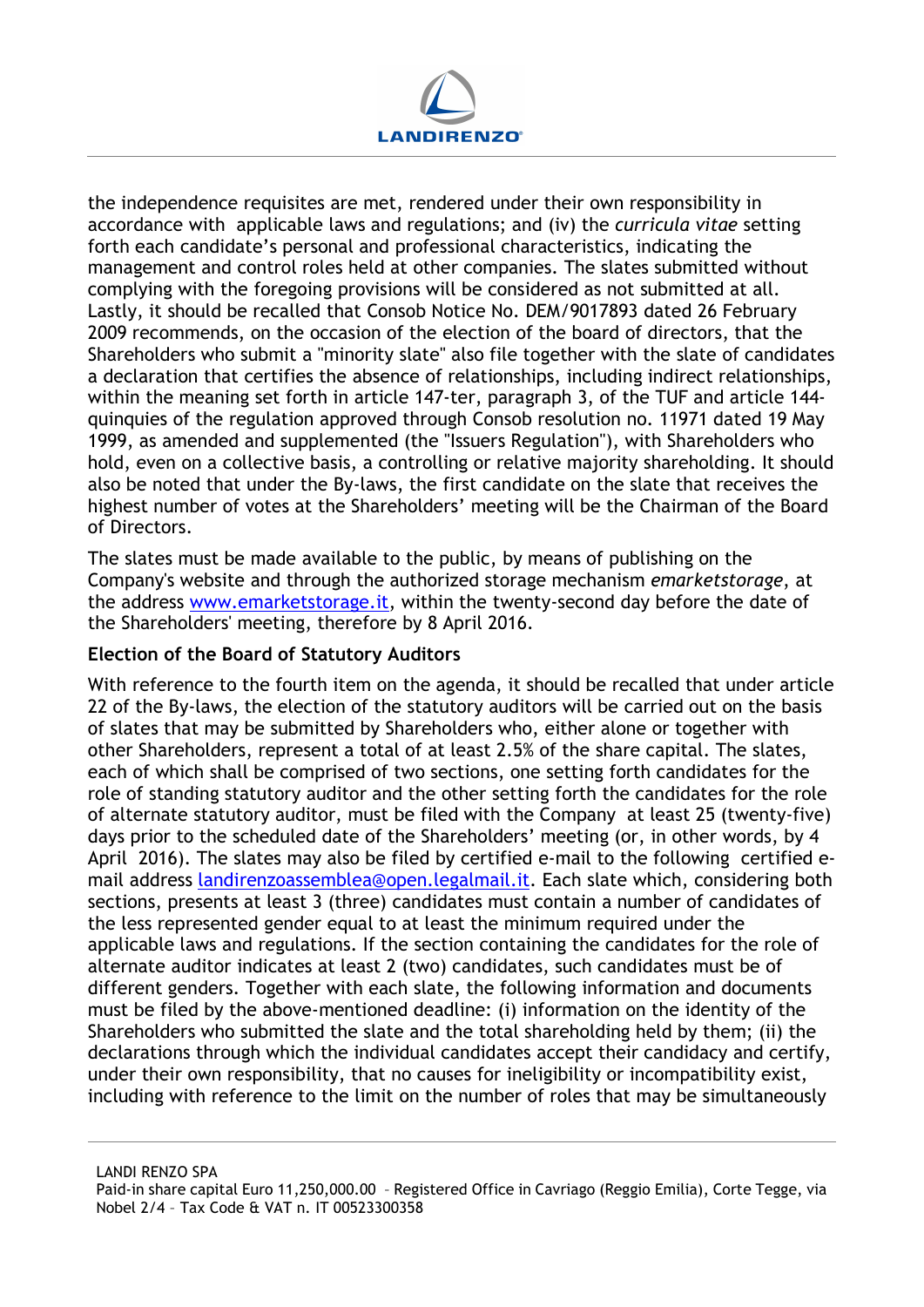

held, and that the requisites provided under the applicable legal framework and under the By-laws with regard to the respective roles are met; (iii) the curricula vitae setting forth each candidate's personal and professional characteristics, indicating the management and control roles held at other companies. In addition to what is provided under the foregoing points, in the event of submission of a slate by Shareholders other than those who hold, including on a collective basis, a controlling or relative majority shareholding in the Company, such slate must be accompanied by a declaration on the part of the Shareholders submitting it certifying that no relationships exist with one or more of the major Shareholders, as such term is defined under the applicable legal framework. It should be recalled that under article 144-sexies, paragraph 5, of the Issuers Regulation, if upon the expiry of the twenty-fifth day prior to the Shareholders' meeting only one slate has been submitted for the appointment of the members of the board of statutory auditors, or the only slates submitted were those submitted by Shareholders who, on the basis of the provisions of article 144-sexies, paragraph 4, of the Issuers Regulation, are interconnected within the meaning set forth in article 144 quinquies of the Issuers Regulation, slates may be submitted until the third day after such date (or, in other words, by 7 April 2016). In this case, the shareholding required in order to submit slates (2.5% of the share capital) is reduced to one half such percentage. The slates submitted without complying with the relevant provisions of the By-laws shall be considered as not submitted at all. It should also be noted that under applicable provisions of law and the By-laws, the first candidate on the minority slate that receives the highest number of votes and that is not linked in any way to the majority slate will be the Chairman of the Board of Statutory Auditors. Lastly, it should be recalled that the Self-disciplinary Code currently in force and applicable to listed companies recommends that the statutory auditors of listed companies be selected from among persons who may be qualified as independent also on the basis of the independence criteria provided under article 3 of the Self-disciplinary Code with reference to directors.

The slates must be made available to the public, by means of publishing on the Company's website and through the authorized storage mechanism emarketstorage, at the address www.emarketstorage.it, within the twenty-second day before the date of the Shareholders' meeting, therefore by 8 April 2016.

#### Grant of the mandate to the auditing firm

With reference to the fifth item on the agenda, it should be recalled that the mandate granted to the auditing firm KPMG S.p.A. expires upon the approval of the financial statement as of and for period ended 31 December 2015, due to expiry of the term of the mandate. Under art. 17, paragraph 1, of Legislative Decree No. 10 dated 27 January 2010, such mandate may not be renewed or granted again unless at least three years have passed since the date of cessation of the previous mandate. Therefore, in accordance with article 23 of the By-laws, a new mandate for the auditing of the Company's accounts will be granted. The provisions of art. 13 of Legislative Decree No.

Paid-in share capital Euro 11,250,000.00 – Registered Office in Cavriago (Reggio Emilia), Corte Tegge, via Nobel 2/4 – Tax Code & VAT n. IT 00523300358